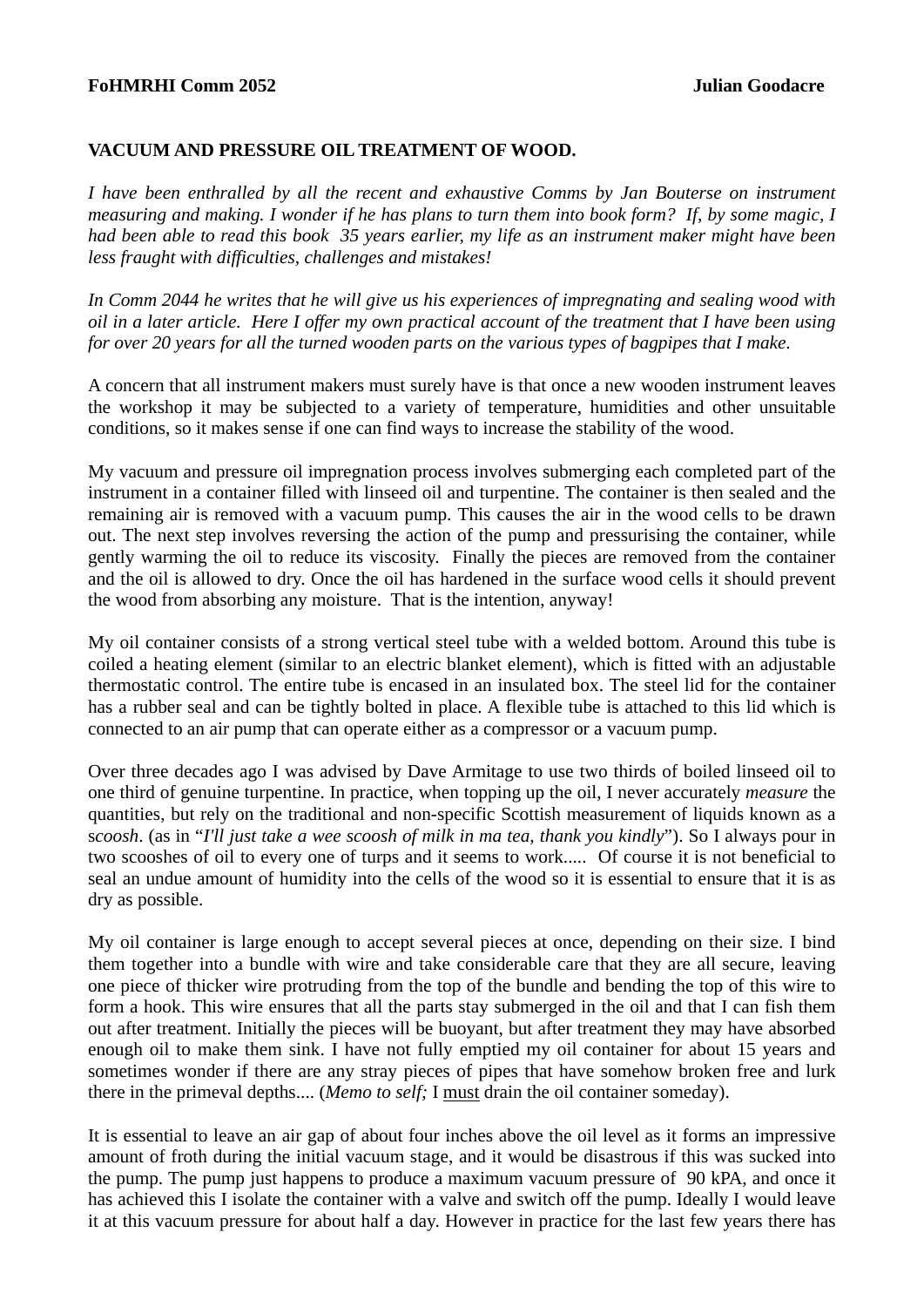been a slight a leak in the vacuum valve which I have not yet taken the time to locate, so my tactic is the bring it up to maximum vacuum several times over a period of a few hours). (M*emo to self;* I must sort that leak someday).

The second stage involves compressing the air up to 75 psi and isolating the container with the valve. (My pressure valve actually works). I then switch on the heating element to warm the oil to about 35 degrees Centigrade. (I am not clear how I arrived at choosing that temperature, but it works for me). I usually leave the container at this maximum pressure for at least a day. Then I switch off the heater and allow the oil to cool to room temperature before decompression.

I lift the bundle of pieces out and leave them hanging above the container so the oil on the surface of each piece can drip back. It is exciting to see each piece as this treatment can change the appearance of the wood considerably and the initial thick coating of oil makes each piece look rather luscious! In a few hours the majority of the surface oil has drained back and I unpack the bundle, wipe away the surface oil from each piece and leave them in the cool room for a few days, giving them a daily wipe. If I omit to wipe them regularly at this early stage the oil may sweat out in patches and congeal into gooey areas *on top* of the surface of the wood. This can be tricky to remove. Once I am confident that the oil on the surface wood cells has begun to dry I transfer them to a warmer place to speed up the drying process.

How long to leave them? Basically; the longer the better. The drying process begins at the surface of the wood and it has been interesting to observe how this occurs at considerably different speeds with different woods. In my experience pear and apple wood absorb a lot of oil and they certainly take the longest to begin to dry on the surface; I try to leave them for well over a month. Plum and boxwood can achieve a hard outer surface in a couple of weeks.

How deep does the oil penetrate? Some of my chanters have a wall thickness of about 1/8"and in these pieces I assume that the oil penetration is almost complete and it will harden sooner. Other pieces may be over 1" thick and the penetration is less likely to be complete. Inevitably on thicker pieces of wood the oil contained deeper within the cells will take a lot longer to harden. There have been occasions when I have left a chanter for over a year after the oiling process and yet I can still observe little beads of liquid oil emerging from the wood around the area when I am drilling the finger holes. This will be caused by the slight heat and disturbance made by the drill bit and is clear evidence that the oil contained within the wood has not hardened. I wonder if the oil that is contained deep within a thick piece of wood will *ever* harden, as it will never be in contact with the air? I am not clear how the depth of penetration could be researched. To be honest I am not sufficiently clear about the mechanics of the drying process of the oil and if it ever actually fully dries/ hardens. (Discuss)

In my ideal world (Bagpipe Heaven) I would leave each piece for months or even years before assembling the pipe. However in practice there comes a time when I judge that they can be assembled without this affecting the outer finish. I then re- ream all the bores and spin each individual piece on the lathe to give them a friction coating of beeswax. This is not essential, but it adds a pleasing sheen. It is equally possible at this stage to start building up more thin layers of oil on top of the oiled wood, to create a layer similar to a varnish. However the tactile satisfaction for me with oil impregnated wood is that you can *feel* the actual surface of the wood, rather than touching a thin protective varnish balanced on top of it.

The treatment highlights the wood grain and gives it depth and lustre, which will darken and mellow over the years. It can also dramatically darken any areas of wood that may have been affected by a fungal attack. I assume that the action of the fungus will have broken down the cell walls and the affected area acts like a sponge in oil. In my experience it is best discarded as I find that this wood, though it may look splendid, is never stable as the oil can still stream out of it for years after the treatment and it is once again prone to being affected by moisture. Once, as an